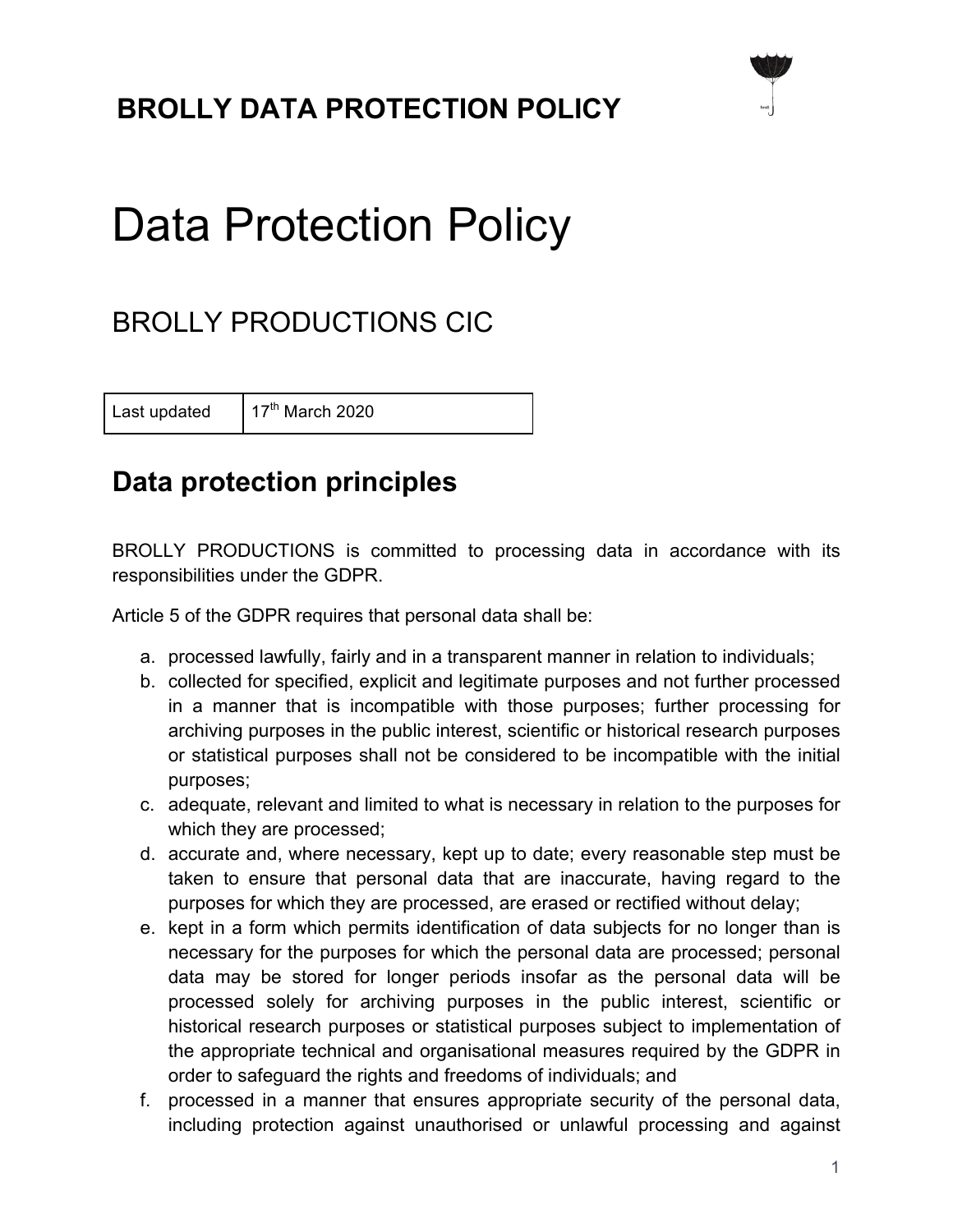

## **BROLLY DATA PROTECTION POLICY**

accidental loss, destruction or damage, using appropriate technical or organisational measures.

#### **General provisions**

- This policy applies to all personal data processed by BROLLY PRODUCTIONS CIC.
- The Responsible Person shall take responsibility for BROLLY PRODUCTIONS' ongoing compliance with this policy.
- This policy shall be reviewed at least annually.

#### **Lawful, fair and transparent processing**

- To ensure its processing of data is lawful, fair and transparent, BROLLY PRODUCTIONS shall maintain review their processes against relevant GDPR law annually.
- Individuals have the right to access their personal data and any such requests made to BROLLY PRODUCTIONS shall be dealt with in a timely manner.

#### **Lawful purposes**

- All data processed by BROLLY PRODUCTIONS must be done on one of the following lawful bases: consent, contract, legal obligation, vital interests, public task or legitimate interests (see ICO guidance for more information).
- Where consent is relied upon as a lawful basis for processing data, evidence of opt-in consent shall be kept with the personal data.
- Where communications are sent to individuals based on their consent, the option for the individual to revoke their consent should be clearly available and systems should be in place to ensure such revocation is reflected accurately in BROLLY PRODUCTIONS' systems.

#### **Data minimisation**

• BROLLY PRODUCTIONS shall ensure that personal data collected is adequate, relevant and limited to what is necessary in relation to the purposes for which it is processed.

## **Accuracy**

• BROLLY PRODUCTIONS shall take reasonable steps to ensure personal data is accurate.